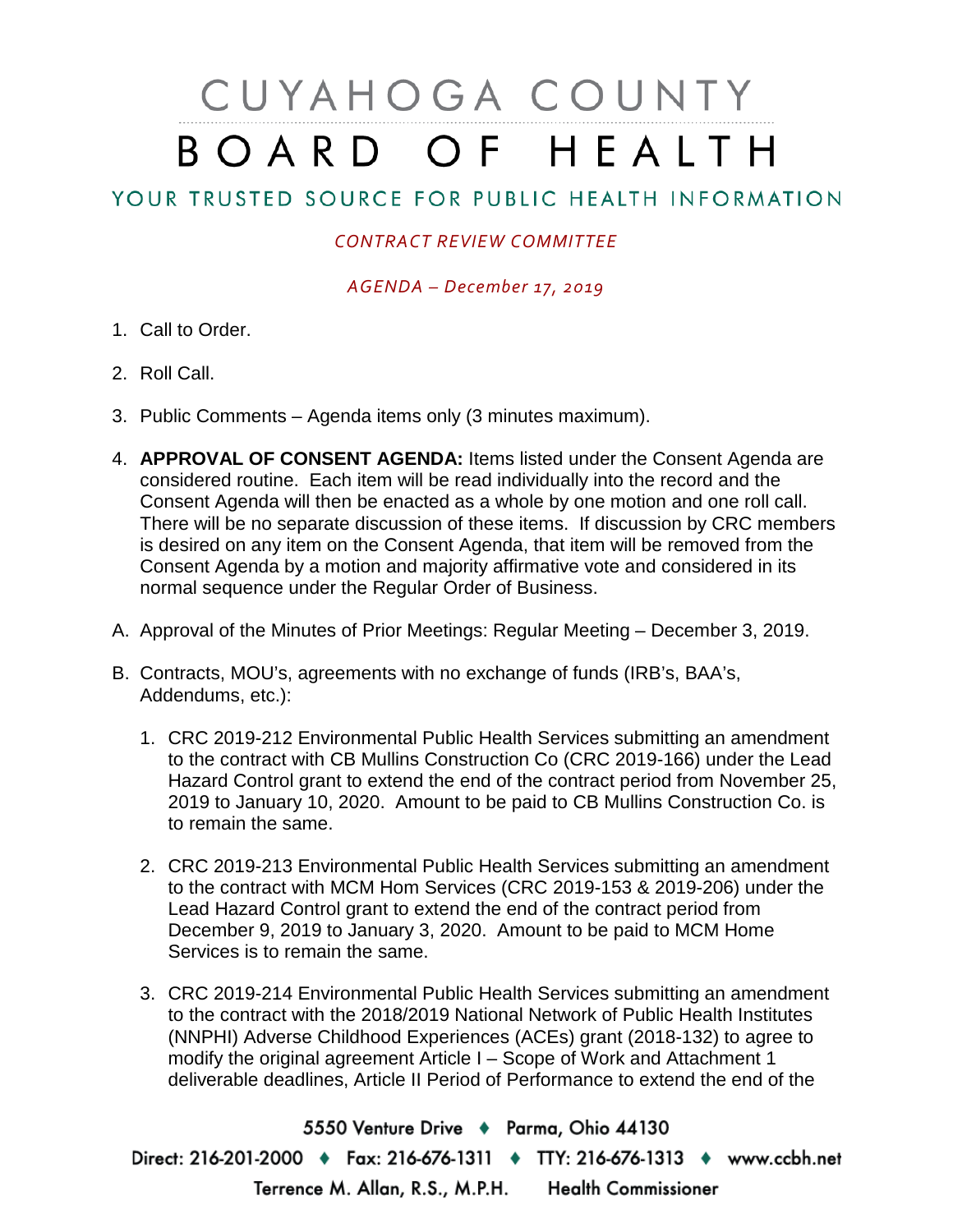contract period from September 30, 2019 to September 29, 2020, all other terms and conditions set forth shall remain the same.

4. CRC 2019-215 Prevention and Wellness Services submitting Program Provider Agreement with the Ohio Department of Health (ODH) to become a Prevention Assistance Program Interventions (PAPI) program provider to allow for reimbursement for services provided to the CCBH Family Planning clinic for uninsured clients from November 19, 2019 through December 31, 2022. No exchange of funds.

## 5. **CONTRACTS AND AWARDS:**

A. Tabled Items

None

- B. New Items For Review
	- 1. Bid/Quote Openings ≥ \$25,000.00

None

2. Bid/Quote Openings < \$25,000.00

*Lead Program*:

- a. CRC 2019-216 5470 Dalewood Ave. Maple Heights, Ohio 44137
- b. CRC 2019-217 4972 E 110th St. Garfield Heights, Ohio 44125
- c. CRC 2019-218 15813 Steinway Blvd. Maple Heights, Ohio 44137
- d. CRC 2019-219 Lead Lab Analysis - RFQ 2019-06
- 3. Expenditures: Contracts < \$25,000.00

5550 Venture Drive → Parma, Ohio 44130 Direct: 216-201-2000 • Fax: 216-676-1311 • TTY: 216-676-1313 • www.ccbh.net Terrence M. Allan, R.S., M.P.H. **Health Commissioner**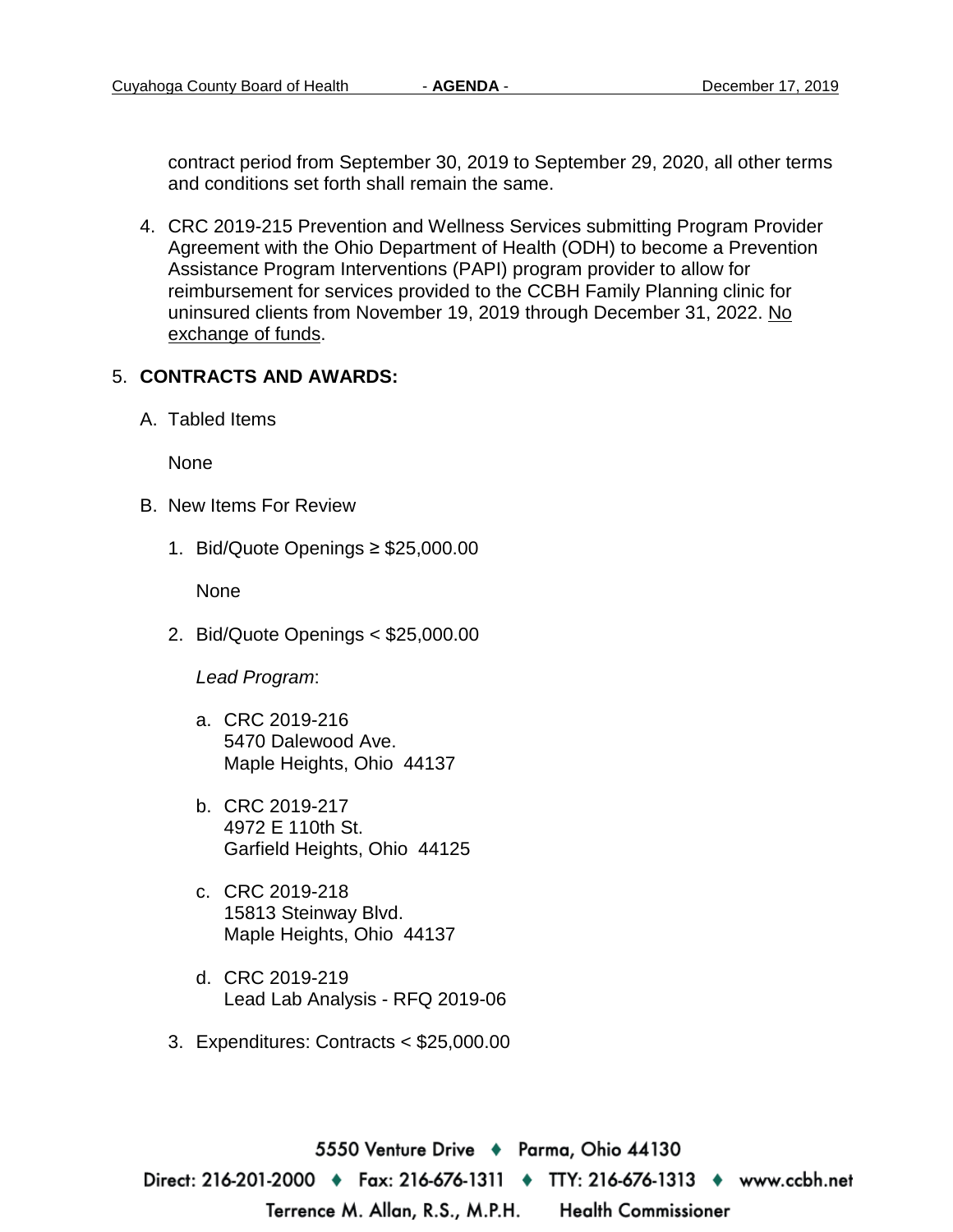a. CRC 2019-220 Environmental Public Health Services submitting a contract with Radio One under the First Year Cleveland (FYC) Tobacco 21 grant from November 25, 2019 through February 16, 2020. Amount to be paid to Radio One is not to exceed \$8,000.00.

Purpose: To provide promotional and social media advertising directed at pregnant women who may smoke or live with smokers in the first ring communities with higher infant mortality rates.

Funding Source: 100% reimbursable through the FYC Tobacco 21 grant.

b. CRC 2019-221 Environmental Public Health Services submitting a contract with Traci Gallagher-Bonvenuto for plumbing inspections and plan review services while acting on behalf of the Board in the role of "Cuyahoga County Board of Health Plumbing Inspector" from January 1, 2020 through December 31, 2021. Amount to be paid to Traci Gallagher-Bonvenuto is not to exceed \$8,000.00.

Purpose: To allow the Board to conduct plumbing program inspections and plan review in our Townships and other communities that do not choose to conduct these activities.

Funding Source: 100% funded through permit costs collected in the Plumbing Program.

c. CRC 2019-222 Prevention and Wellness Services submitting a contract with Heidi Harris, MSN, CNP under the Reproductive Health and Wellness (RHW) grant from January 1, 2020 through December 31, 2020. Amount to be paid to Heidi Harris, MSN, CNP is not to exceed \$8,800.00.

Purpose: To serve as PRN Nurse Practitioner for the CCBH Family Planning Clinic as needed.

Funding Source: 100% reimbursable through the FY2019 RHW grant.

d. CRC 2019-223 Prevention and Wellness Services submitting a contract with Alyssa Sherer, RN, MSN, CNP, DNP under the Reproductive Health and Wellness (RHW) grant from January 1, 2020 through December 31, 2020. Amount to be paid to Alyssa Sherer, RN, MSN, CNP, DNP is not to exceed \$20,000.00.

Purpose: To serve as Nurse Practitioner in the CCBH Family Planning Clinic.

Funding Source: 100% reimbursable through the FY2019 RHW grant.

5550 Venture Drive + Parma, Ohio 44130

Direct: 216-201-2000 ♦ Fax: 216-676-1311 ♦ TTY: 216-676-1313 ♦ www.ccbh.net

Terrence M. Allan, R.S., M.P.H. **Health Commissioner**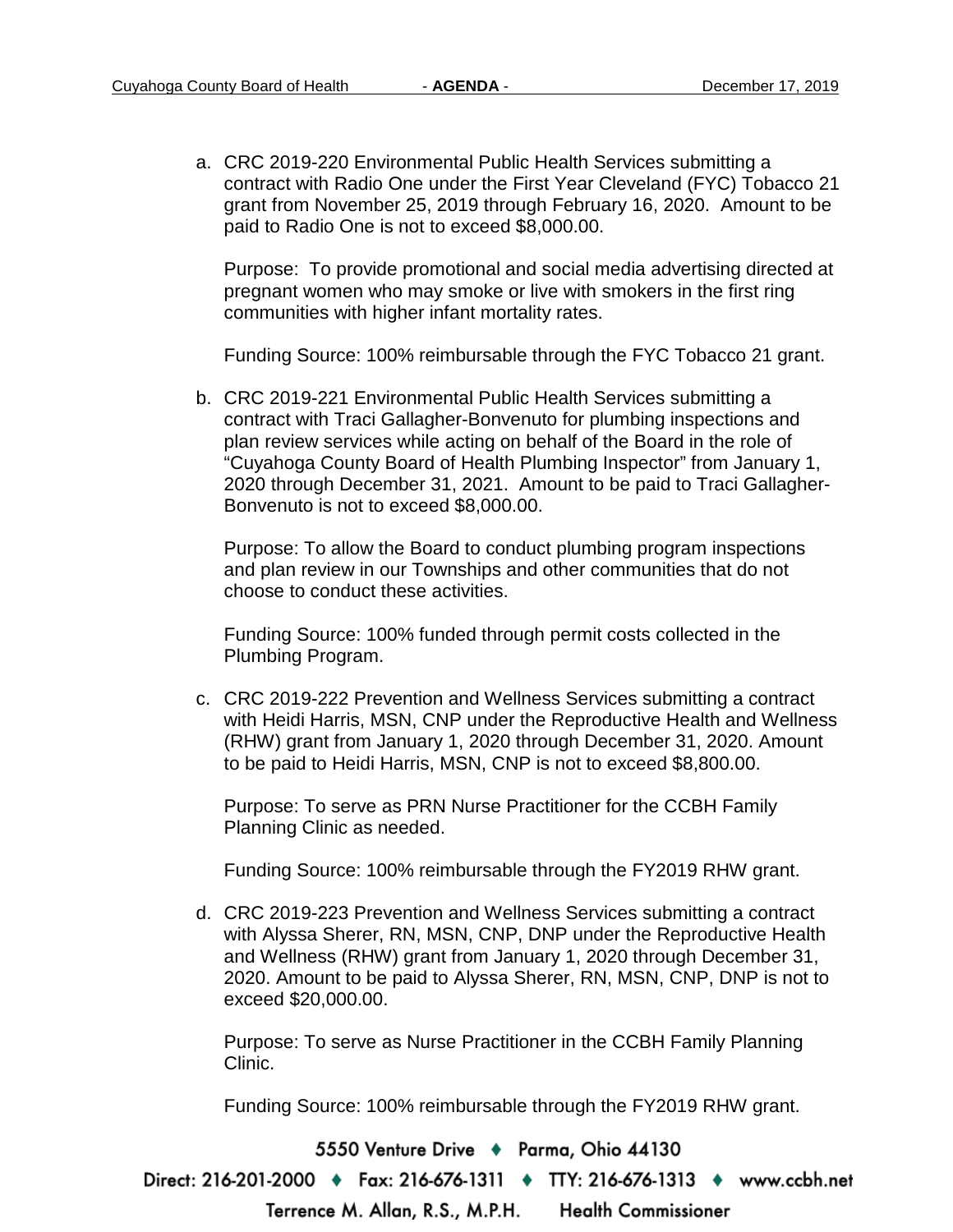e. CRC 2019-224 Prevention and Wellness Services submitting a contract with Arlene Elizabeth Dent, M.D. from January 1, 2020 to December 31, 2020. Amount to be paid to Arlene Elizabeth Dent, M.D. is not to exceed \$20,000.00.

Purpose: To serve as Assistant Medical Director and provide travel clinic services.

Funding Source: 100% reimbursable through the General Revenue.

f. CRC 2019-225 Prevention and Wellness Services submitting a contract with Conceptual Geniuses under the 2019/2020 Racial and Ethnic Approaches to Community Health (REACH) grant from September 30, 2019 through September 29, 2020. Amount to be paid to Conceptual Geniuses is not to exceed \$15,000.00.

Purpose: To create messaging and develop materials to support the REACH strategies.

Funding Source: 100% reimbursable through FY2020 REACH Program.

g. CRC 2019-226 Prevention and Wellness Services submitting an addendum to the contract with Department of Senior and Adult Services (2019-54) under the 2019/2020 HRSA Ryan White Part A Program to increase the amount paid to Department of Senior and Adults Services from \$56,760.00 to \$70,760.00.

Purpose: To provide services to low-income, uninsured and underinsured HIV positive persons.

Funding Source: 100% reimbursable through the FY2019 HRSA Ryan White grant.

h. CRC 2019-227 Epidemiology, Surveillance and Informatics Services submitting an addendum to the contract (CRC 2018-179) with ZED Digital to increase the amount to be paid to ZED Digital from \$153,969.00 to \$172,469.00 and extend the terms of the contract to end December 31, 2020.

Purpose: To provide support services for the CCBH website.

Funding Source: 100% funded through CCBH General Revenue.

5550 Venture Drive → Parma, Ohio 44130 Direct: 216-201-2000 ♦ Fax: 216-676-1311 ♦ TTY: 216-676-1313 ♦ www.ccbh.net **Health Commissioner** Terrence M. Allan, R.S., M.P.H.